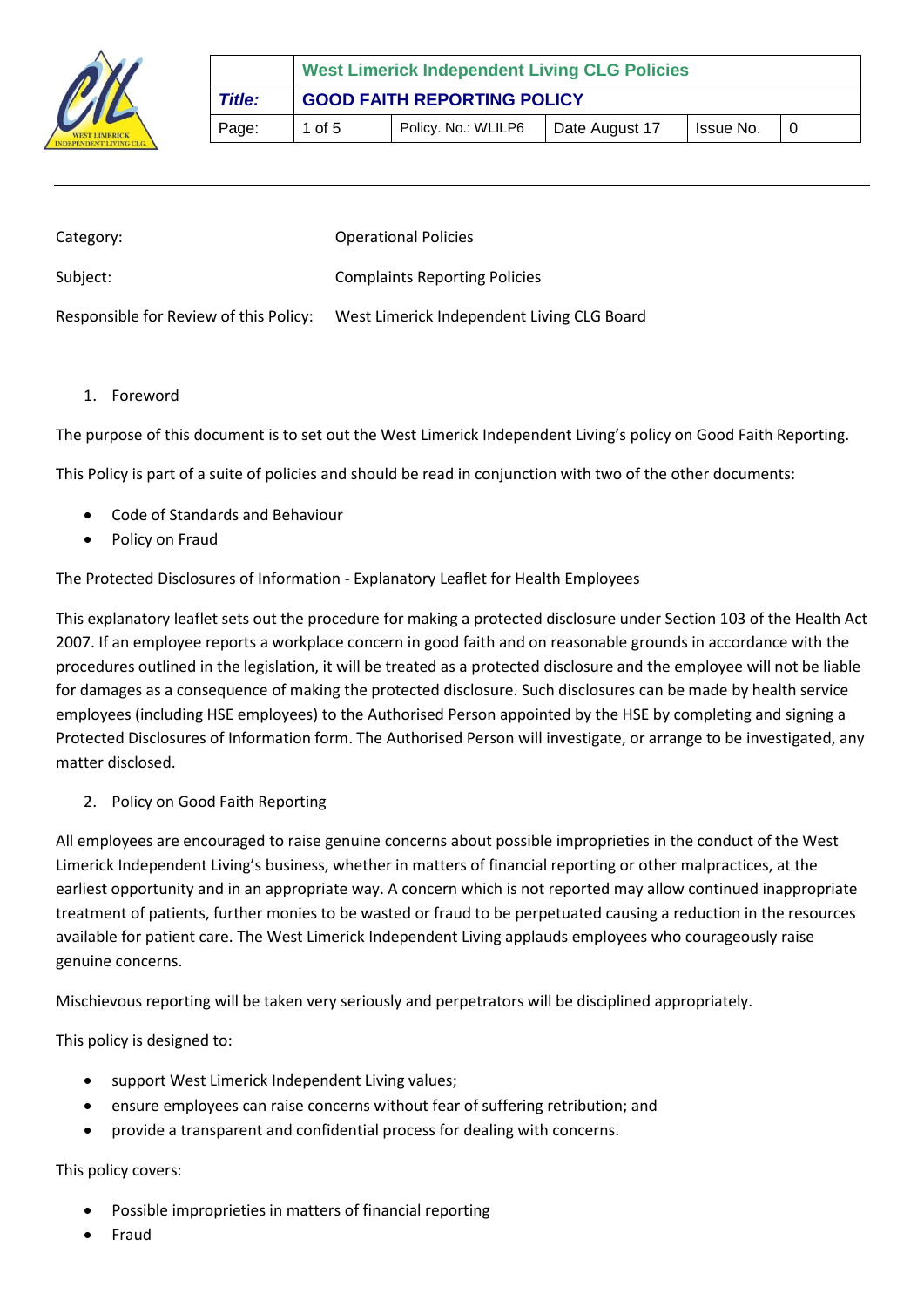

- Waste
- Corruption, bribery or blackmail
- Criminal offences
- Failure to comply with a legal or regulatory obligation
- Miscarriage of justice
- Breaches of the Code of Standards and Behaviour or any other Code or policy relating to the business of the West Limerick Independent Living
- Endangerment of the health and safety of employees or patients
- Concealment of any of the above

Personal grievances should be dealt with directly with supervisors or management.

- 3. Principles
	- The West Limerick Independent Living applauds employees who raise genuine concerns.
	- All concerns raised will be treated fairly and properly.
	- The West Limerick Independent Living will ensure that any individual raising a concern is aware of who is handling the matter.
	- A person who is mistaken in raising a concern will not suffer any form of retribution as a result of raising that concern. However this assurance will not apply to someone who maliciously raises a matter that he/she knows is untrue.
- 4. Reporting Procedure

If any employee believes reasonably and in good faith that practice, as described at 2 above, exists in the work place, then he/she should normally report this immediately to his/her own line manager and through the risk and incident reporting systems as appropriate. However, if for any reason the employee is reluctant to do so, then he/she should report these concerns to either the Manager or a West Limerick Independent Living a Board member.

Employees concerned about speaking to another employee can contact:

Leigh Gath Confidential Recipient for Vulnerable Persons Training Services Centre Doodadoyle Limerick LoCall 1890 100 014 Mobile 087 6657269 Email [leigh.gath@crhealth.ie](mailto:leigh.gath@crhealth.ie)

Employee will be advised by the Confidential Recipient for Vulnerable Persons of options (including that of making of a protected disclosure) for reporting any concerns relating to:

Employees who do not wish to make a protected disclosure can make a good faith report. Good faith reports made to the Confidential Recipient for Vulnerable Persons will be referred to the relevant West Limerick Independent Living officer for investigation. The Manager will not disclose the identity of the employee making the good faith report where the employee so instructs (see also final par. below).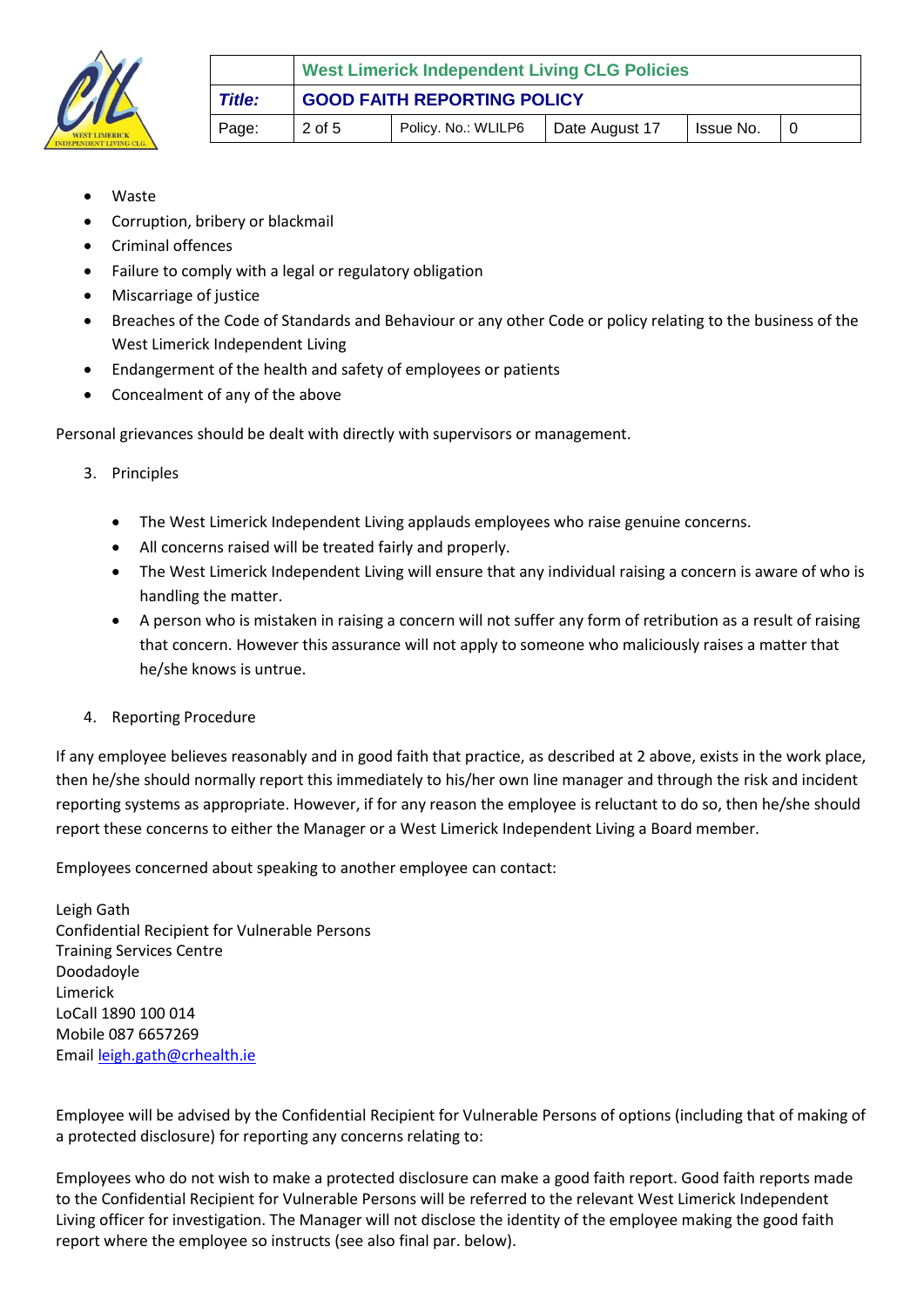

|               | <b>West Limerick Independent Living CLG Policies</b> |                     |                |             |  |
|---------------|------------------------------------------------------|---------------------|----------------|-------------|--|
| <b>Title:</b> | <b>GOOD FAITH REPORTING POLICY</b>                   |                     |                |             |  |
| Page:         | 3 of 5                                               | Policy. No.: WLILP6 | Date August 17 | I Issue No. |  |

If these channels have been followed and employees still have concerns, or if employees feel the matter is so serious that it cannot be discussed with any of the above, they may choose to make a report directly to an appropriate external regulatory authority without recourse to the procedures for making a report internally.

Employees who have raised concerns internally will be advised of the contact details of the person who is handling the matter and will be able to provide additional assistance if required. West Limerick Independent Living will give as much feedback as it can without any infringement on a duty of confidence owed to someone else.

In general, employees' identities will not be disclosed without prior consent. Where concerns cannot be resolved without revealing the identity of the employee raising the concern (e.g., if evidence is required in a court or Tribunal), West Limerick Independent Living will enter into a dialogue with the employee concerned as to whether and how it can proceed. If an employee is unsure whether to use the procedure or he/she wants independent advice at any stage, reasonable support (which may include legal advice) will be provided to the employee.

## 5. Responsibilities

| All Employees                        | To ensure that Reports are made when appropriate, are valid and are made<br>in good faith.                                                                                                                          |
|--------------------------------------|---------------------------------------------------------------------------------------------------------------------------------------------------------------------------------------------------------------------|
| Line Managers                        | All Staff Line Managers<br>To investigate and to follow the appropriate steps once a Report is made.<br>(See the HSE Toolkit of Documentation to support Incident Management<br>2009 for investigation methodology) |
| <b>Human Resources</b>               | To ensure that all employees are informed of the Policy annually.                                                                                                                                                   |
| Manager/<br><b>Quality Committee</b> | Ownership of the policy and oversight of its Communication,<br>implementation and periodic review. Where serious allegations occur to<br>inform the full board.                                                     |

#### 6. Service Standards

## 6.1 Service Standards - Quality and Client Safety, Fraud Corruption and Waste

| Activity                                                  | Service Standard                                                       | Who is responsible                              |
|-----------------------------------------------------------|------------------------------------------------------------------------|-------------------------------------------------|
| Commence initial<br>investigation                         | Within 10 workings days<br>of notification                             | Line Manager or Manager                         |
| Commence full investigation<br>commissioned (if required) | Within 10 working days<br>of the initial investigation<br>*(see below) | Manager (or<br>Line Manager, if<br>appropriate) |
| Prepare investigation<br>report                           | Within 10 days of<br>completion<br>of the full investigation           | Manager or / Line<br>Manager if appropriate     |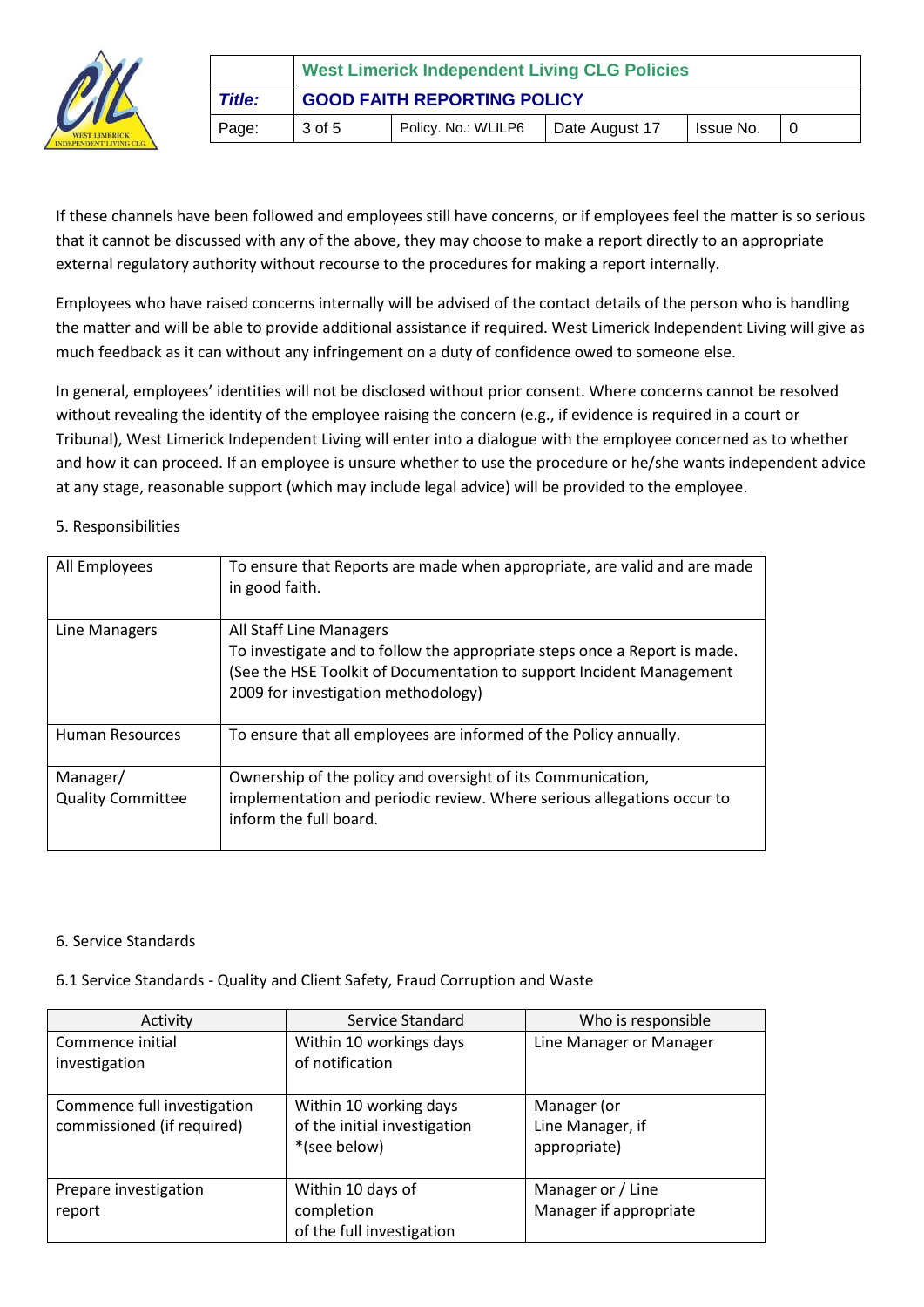

|               | <b>West Limerick Independent Living CLG Policies</b> |                     |                |           |  |
|---------------|------------------------------------------------------|---------------------|----------------|-----------|--|
| <b>Title:</b> | <b>GOOD FAITH REPORTING POLICY</b>                   |                     |                |           |  |
| Page:         | 4 of 5                                               | Policy. No.: WLILP6 | Date August 17 | Issue No. |  |

| Provide formal           | Within 5 days of                   | Manager (or Line         |
|--------------------------|------------------------------------|--------------------------|
| feedback to Employee     | completion                         | Manager, if              |
| making the Report        | of the full investigation          | appropriate)             |
| (where possible)         | report                             |                          |
|                          |                                    |                          |
| <b>Report to Quality</b> | Report to next scheduled           | Chairperson and Board of |
| Committee                | meeting, subject to the            | Directors                |
|                          | <b>Quality Committee reserving</b> |                          |
|                          | the right to inform the            |                          |
|                          | committee's Chairperson            |                          |
|                          | immediately                        |                          |
|                          |                                    |                          |

\* Timescales for the completion of the full investigation (including deadlines for interim / progress reports, where appropriate) to be no longer that two months.

### **7. REVIEW OF POLICY**

This Policy will be reviewed by the board annually.

## **8. EFFECTIVE DATE(S)**

This Policy was effective on the 23<sup>rd</sup> January 2017. Last reviewed: Not applicable as first issue.

## **9. SIGNATURE, TITLE AND DATE OF APPROVAL**

Approval Signature:

Ben Lenihan Chairperson West Limerick Independent Living

Date: